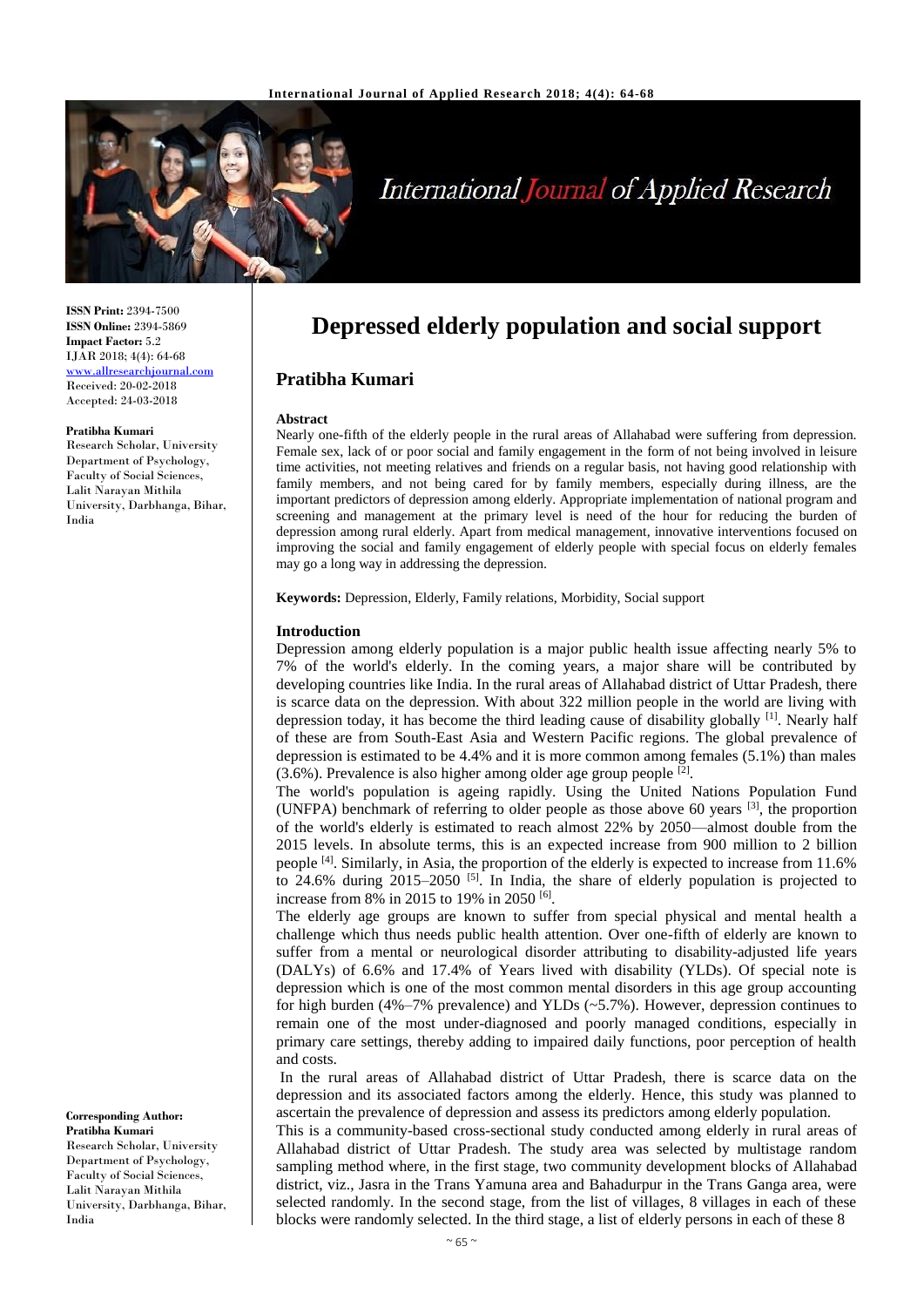villages was obtained and 25 study subjects from each of these villages were randomly selected using a random number table.

Considering the prevalence of depression as  $52.2\%$  <sup>[7]</sup>, we estimated sample size requirement as 404 at 10% relative error, 95% confidence interval, and 10% contingency. This was calculated using the formula  $n = Z^2P (1-P)/L^2$ , where *n*  $=$  sample size,  $P =$  prevalence of depression in elderly  $(52.2\%)$ , and  $L =$  allowable error (taken as 10% of P). Finally, 411 subjects were included in the study.

Persons aged 60 years and above were invited for participation in the study. WHO Technical Report Series-779 refers to those aged 60 years and over as elderly people and the same criterion was used in this study [8]. Any document issued by the revenue or education department  $(10<sup>th</sup>$  marks sheet, voter's ID card, and ration card) which contained the age of the person was used while ascertaining the age of the subjects. Informed consent was taken after explaining the purpose and objective of the study to the subjects.

A pretested, predesigned, and semistructured questionnaire was used to interview the study participants which included sociodemographic profile like age, sex, marital status, education, religion etc., Occupational status was categorized as involved in economically gainful work (landowner, service, artisan, and daily wager) and not involved in gainful work (unemployed, housewife, and retired). Socioeconomic status was assessed using the Modified BG Prasad classification corrected to the latest AICPI (All India Consumer Price Index). History of any addiction like tobacco smoking (beedi, cigarettes, chillum, etc.) or chewing (Khaini, gutka, etc.), and substance abuse like cannabis was recorded. Depression was assessed using geriatric depression scale-short form consisting of 15 items and a score of more than 5 was considered as depression [9]. It was translated to Hindi language and back-translated by an independent translator and pilot tested before use.

All the participants were interviewed and assessed in detail for any symptoms and signs of any disease. The diagnosis was based on history, physical examination, and review of the previous records. Blood pressure was measured in a sitting position in the right upper arm using mercury sphygmomanometer by an auscultatory method. Average of two separate measurements taken 5 min apart was recorded. Subjects with systolic BP of less than 140 and diastolic BP of less than 90 mm of Hg were considered as nonhypertensives and those with more than that were considered to be hypertensives [10]. Visual disorders like cataract and refractive errors were examined using purkinje images and Snellen's chart, respectively. Hearing impairment was assessed using the whisper test. Subjects with any morbidity were referred to the nearest health center for further evaluation and management.

All the data collected was analyzed using the Statistical Package for Social Sciences (SPSS ver. 23). All categorical variables were described using proportions and analyzed using Chi-square test or Fischer Exact test as applicable. Multiple binary logistic regression analysis was done by enter method including the variables which showed a significance at 10% level on univariate analysis. Hosmer and Lemeshow goodness of fit test and Naegelkerke R square were also calculated. A  $P$  value  $\lt$  0.05 was considered as statistically significant.

Geriatric depression is a frequently overlooked clinical diagnosis and often considered a normal response to aging or other life events. It causes excess disability and has an adverse interaction with physical health [11].

The prevalence of depression was found to be 19.7% in the present study. This is almost similar to the findings of the study done by Pilania et al. in rural Haryana (14.4)<sup>[12]</sup>. Goel *et al*. in an urban slum Muzaffarnagar city of Uttar Pradesh found 9.4% elderly to be depressed [13]. Similarly, Gupta et *al*. 2015 in Lucknow city of Uttar Pradesh found 15.6% elderly to be depressed <sup>[14]</sup>. In different studies in India, the prevalence of geriatric depression varied from 8.9%–52.2% [15]. The National Mental Health Survey 2016 has used MINI tool and reported the lifetime prevalence of depression as  $6.93\%$  <sup>[16]</sup>. A recent systematic review has found a pooled prevalence of depression to be 34.4% among elderly persons aged 60 years and above which is almost double than what we have found in our study. However, in the same study, they have reported the pooled prevalence of depression among them as  $10.9\%$   $[8.3\% -13.6\%]$  in the state of Uttar Pradesh which is nearly half of that we have found in our study  $[17]$ . While these differences may be due to the variations in the methodology and the tool/scale used for assessment of depression, it can also indicate subtle underlying risk indicators like environmental predisposition. After adjusting for multiple factors, it was found that elderly women (30.5%) had higher odds of depression compared to elderly men (9.8%) [aOR 2.4; 95% CI: 1.1–5.1] which was similar to other studies conducted globally and in India<sup>[18]</sup>. Three systematic reviews done in 2003, 2006, and 2019 have also found similar results indicating the female sex to be a significant risk factor across different time periods and geographic regions <sup>[19]</sup>. Women are known to have a longer life expectancy because of biological reasons and also maybe because they are less likely than men to engage in health-endangering or life-shortening behaviors such as smoking, drinking excessive alcohol, fighting, and other aggressive behaviors<sup>[20]</sup>. Hence, there are greater chances that they live longer without their spouse, with multiple morbidities and disability and also lack of adequate social support system, which can be significant contributor to depression<sup>[21]</sup>.

In this study, we found that absence of regular meeting with relatives and friends was the most important risk factor contributing toward depression [aOR 4.7; 95% CI: 1.9– 11.6]. Elderly persons who were regularly meeting relatives and friends had a lower risk of depression in comparison to those who were occasionally meeting them.

Similarly, depression was associated with not being involved in leisure time activities [aOR 2.5; 95% CI: 1.3– 4.9]. Elderly without any leisure time activities had about 2.5 times higher odds of depression. Similar findings were reported in the study done by Pilania *et al*. and by Sandhya [22]. This may be due to the fact that these leisure time activities act as distractors for depressive thoughts and improve the person's self-esteem. While there is a biological mechanism where physical activity leading to endorphin release and limbic system activation, thereby having a protective role in depression is well documented  $[23]$ . The similar mechanism between recreational leisure time activities and depression is yet to be explored further.

In a study in China, poor social engagement like lower frequency of participation in social activities and leisure activities, loss of social contact, and absence of a friendly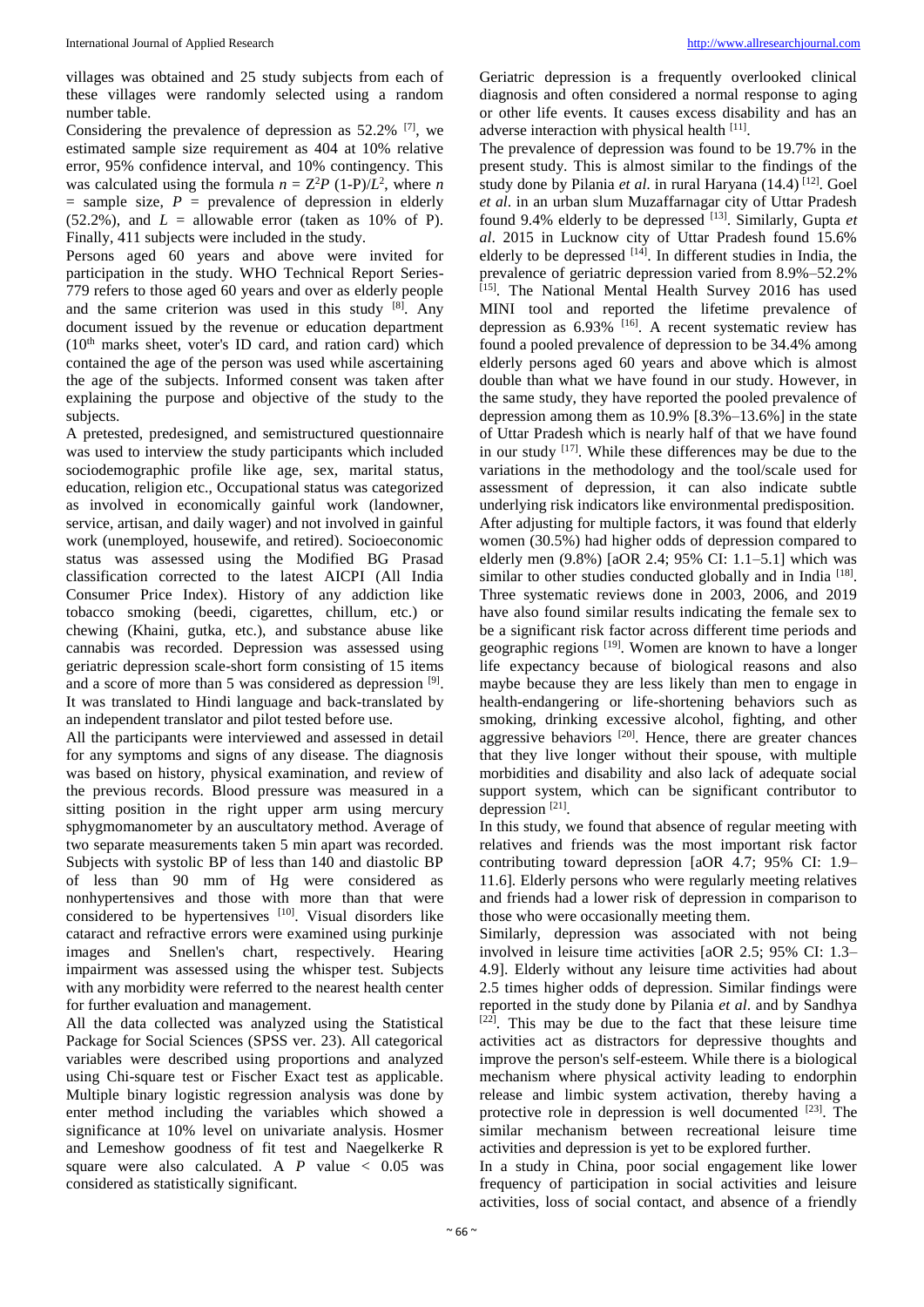companion were the significant predictors of depression among older adults  $[24]$ . In another study done by Carayanni *et al*. in Greece, meeting with friends in free time was found to be a protective factor for depression.

Regular involvement with friends and relatives during leisure time or at workplace provides mental support and opportunity to share, which has a preventive role against the development of depression.

Higher levels of social engagement in the form of increased frequency of participation in social and leisure time activities is found to be protective against geriatric depression, thereby higher levels of well-being and longer survival [25].

While a majority of the study participants reported some form of morbidity like visual, cardiovascular, neurological, or gastrointestinal disorders, these were not significantly associated with depression. However, not being cared by family members during illness significantly predisposed to depression [aOR 3.9; 95%CI: 1.2–12.9]. In addition, elderly subjects having less-than-good relationship with family members had higher odds of depression [aOR 2.7; 95% CI: 1.2–6.0].

In two studies done among older adults in Nepal, lack of family engagement like not having enough time spent with family members, not being considered in family decisionmaking, and physical and/or verbal abuse by family members were significantly associated with depression [26].

The family relationships, sense of being valued in the family, and availability of family help at times of need play an important role in mental well-being and prevention of depression among the elderly. However, failure to receive relevant care as well psychological and emotional support, especially during ill health when it is absolutely needed, results in a greater risk of depression among the elderly people. These findings clearly indicate the importance of good family relationship and family support system in the mental health of the elderly.

The traditional family system in India is a joint family system. This family system provides healthy management of an entire family with the division of labor, care of children, and when people grow old they are respected, obeyed, and taken care of by the younger generation. In this family hierarchy, the elderly hold a place of authority. But with rapid industrialization and urbanization, over the past few decades, there is disruption in the joint family system, younger generation have migrated away in search of better job opportunities. Many have settled in cities with nuclear families leaving behind the older adults in the rural areas and many have abandoned the elderly owing to pressures of urban family life.

The National Program for the Health Care of Elderly" [NPHCE], 2010 envisions to address various health problems of the elderly. However, the implementation framework is far from ideal due to lack of trained manpower and infrastructure dedicated toward mental health problems of the elderly <sup>[27]</sup>. The National Mental Health Program in coordination with the NPHCE can embark on strengthening the health infrastructure to promote timely diagnosis and evidence-based management of mental health problems of the elderly <sup>[28]</sup>. This still does not address the need of family and social engagement among the elderly with an aim to curb mental health problems. Government of India has enacted the Maintenance and Welfare of Parents and Senior Citizens Act, 2007 which has penal provisions against

abandonment of the elderly  $[29]$ . Elderly social groups, laughter clubs, and yoga groups are some novel ways of bringing people together which has the potential of addressing the mental health needs. However, much more social research into timely diagnosis and innovative interventions for social and family support are required to prevent depression from becoming a giant public health problem among the elderly. Thus, it is most important to add life to years of the elderly rather than just adding years to life.

In the context of improving the quality of life and thereby adding life to years of elderly, primary care physician or family medicine practitioner plays a crucial role. As it is well known, family medicine practice envisages wholistic approach which involves medical management of the disease as well as addressing ideas, concerns, and expectations of patient, and also the involvement of family members or caregivers as relevant to the case. Evidence from this study emphasizes the need of primary care physician to focus on the commonly prevalent mental health problem among the elderly-depression. Based on the identified risk factors, the study points to the role of a family physician in improving and maintaining family relationships through counselling and motivation of caregivers involved in elderly care. Also, as a leader of the health team, family physician should steer community to provide opportunities for socialization and free time activities relevant to elderly.

The study area belongs to a backward state in India where the health indicators are still poor compared to other wellperforming states of India. The study was done in the rural areas of Allahabad district and the results may not be generalizable to the entire nation. However, it represents the living conditions of the rural part of the eastern Uttar Pradesh and hence is a valid estimate for that region.

# **References**

- 1. Institute for Health Metrics and Evaluation (IHME). Findings from the Global Burden of Disease Study. [Internet] Seattle, WA: IHME, 2018. [Last cited on 2019 Jul 26, 2017. Available from: [http://www.healthdata.org/sites/default/files/files/policy](http://www.healthdata.org/sites/default/files/files/policy_report/2019/GBD_2017_Booklet.pdf) [\\_report/2019/GBD\\_2017\\_Booklet.pdf.](http://www.healthdata.org/sites/default/files/files/policy_report/2019/GBD_2017_Booklet.pdf)
- 2. Depression and Other Common Mental Disorders: Global Health Estimates. [Internet]. World Health Organization. Geneva, 2017. [Last cited on 2019 Aug 03]. Available from: http://www.who.int/mental hea [lth/management/depression/prevalence\\_global\\_health\\_e](http://www.who.int/mental_health/management/depression/prevalence_global_health_estimates/en/) [stimates/en/](http://www.who.int/mental_health/management/depression/prevalence_global_health_estimates/en/)
- 3. Ageing [Internet], 2019. Available from: [https://www.unfpa.org/ageing.](https://www.unfpa.org/ageing)
- 4. WHO. Mental health of older adults [Internet]. WHO, 2017. [Last cited on 2019 Jul 30]. Available from: [https://www.who.int/news-room/fact](https://www.who.int/news-room/fact-sheets/detail/mental-health-of-older-adults)[sheets/detail/mental-health-of-older-adults.](https://www.who.int/news-room/fact-sheets/detail/mental-health-of-older-adults)
- 5. World Population Ageing. [Internet]. United Nations. 2017. [Last cited on 2019 Aug 03], 2015. Available from: [https://www.un-ilibrary.org/content/publication/8](https://www.un-ilibrary.org/content/publication/88fa44e7-en)  [8fa44e7-en.](https://www.un-ilibrary.org/content/publication/88fa44e7-en)
- 6. Agarwal A, Lubet A, Mitgang E, Mohanty S, Bloom DE. Population Aging in India: Facts, Issues, and Options, 2016
- 7. Nandi PS, Banerjee G, Mukherjee SP, Nandi S, Nandi DN. A study of psychiatric morbidity of the elderly